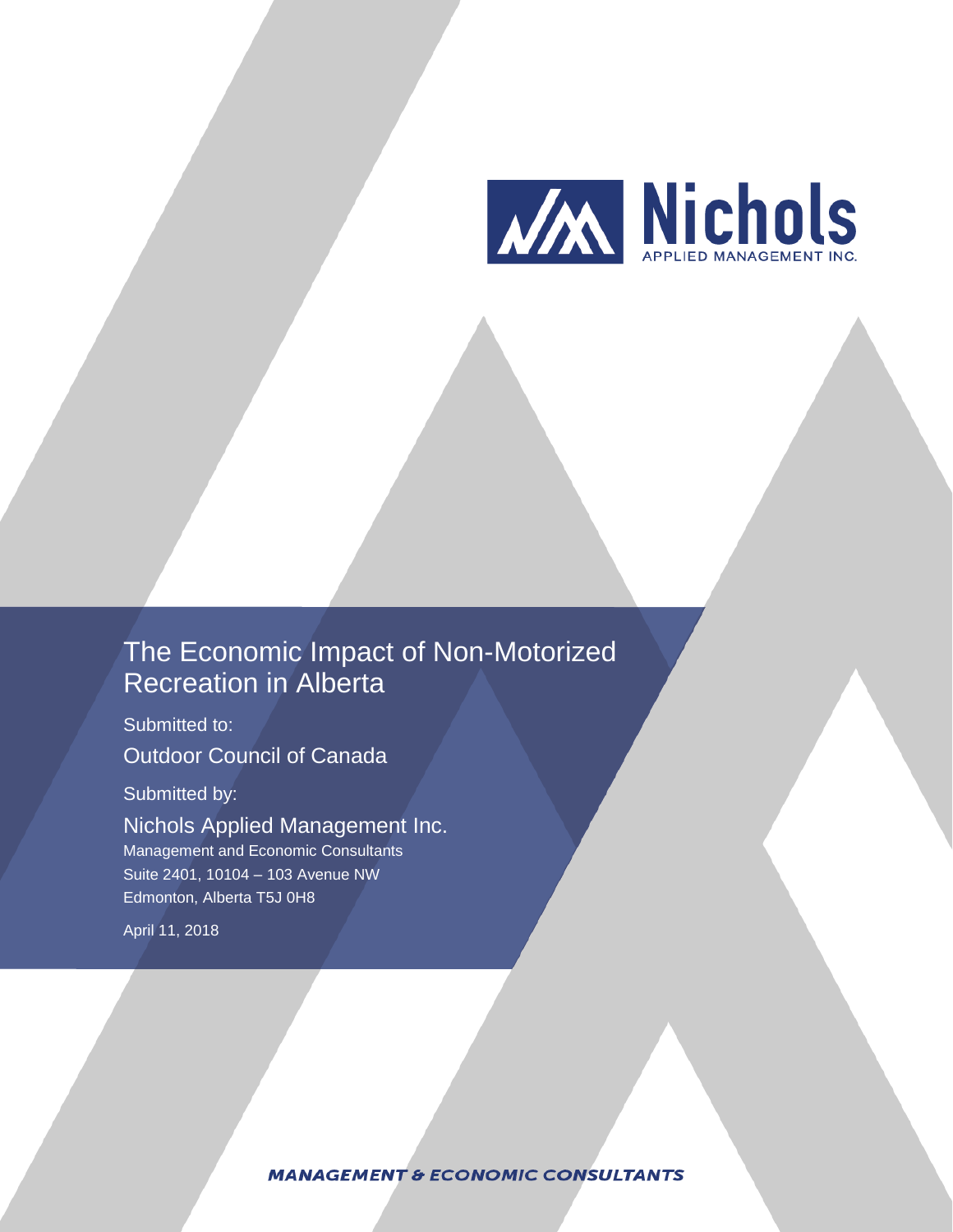

# Table of Contents

| 1.               |                        |                                                                  |  |  |  |  |  |  |  |
|------------------|------------------------|------------------------------------------------------------------|--|--|--|--|--|--|--|
| 2.               |                        |                                                                  |  |  |  |  |  |  |  |
| 3.               |                        |                                                                  |  |  |  |  |  |  |  |
|                  | 3.1                    |                                                                  |  |  |  |  |  |  |  |
|                  | 3.2                    |                                                                  |  |  |  |  |  |  |  |
| $\overline{4}$ . |                        |                                                                  |  |  |  |  |  |  |  |
|                  | 4.1                    |                                                                  |  |  |  |  |  |  |  |
| 4.1.1            |                        |                                                                  |  |  |  |  |  |  |  |
| 4.1.2            |                        |                                                                  |  |  |  |  |  |  |  |
| 4.1.3            |                        |                                                                  |  |  |  |  |  |  |  |
|                  | 4.1.4                  |                                                                  |  |  |  |  |  |  |  |
|                  | 4.2                    |                                                                  |  |  |  |  |  |  |  |
| 5.               |                        |                                                                  |  |  |  |  |  |  |  |
|                  | <b>List of Figures</b> |                                                                  |  |  |  |  |  |  |  |
|                  | Figure 4.1             | Proportion of Single-day Activity Expenditures by Spending       |  |  |  |  |  |  |  |
| Figure 4.2       |                        | Proportion of Multi-day Activity Expenditures by Spending        |  |  |  |  |  |  |  |
|                  | <b>List of Tables</b>  |                                                                  |  |  |  |  |  |  |  |
| Table 4.1        |                        | Single-day Activity Expenditures and Frequency, by Activity, per |  |  |  |  |  |  |  |
| Table 4.2        |                        | Multi-day Activity Expenditures and Frequency, by Activity, per  |  |  |  |  |  |  |  |
|                  | Table 4.3              | Economic Impacts from Non-Motorized Recreation in Alberta 11     |  |  |  |  |  |  |  |
|                  | <b>Appendices</b>      |                                                                  |  |  |  |  |  |  |  |
|                  |                        |                                                                  |  |  |  |  |  |  |  |

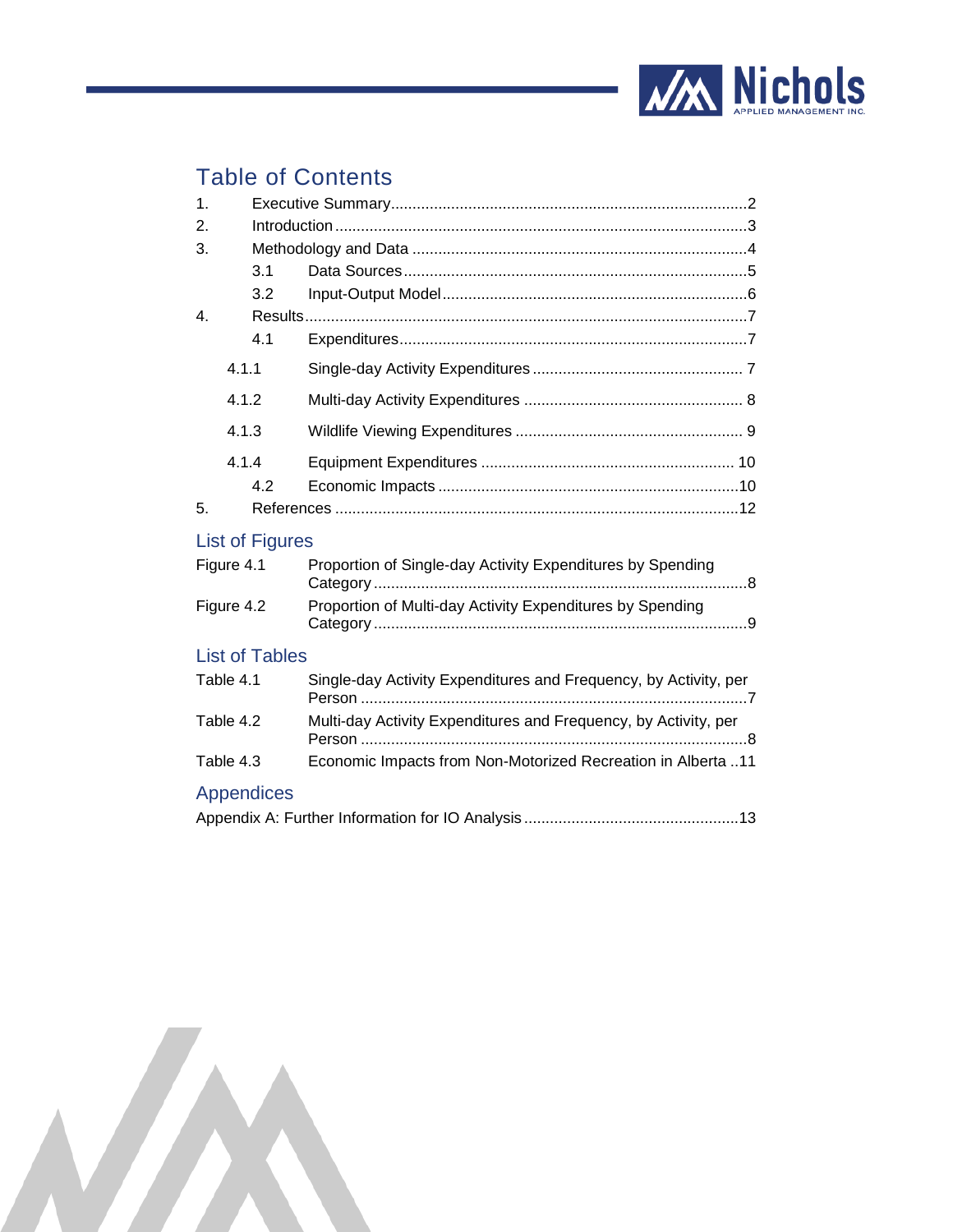

## <span id="page-2-0"></span>1. Executive Summary

The Outdoor Council of Canada, with the financial support of other like-minded organizations, engaged Nichols Applied Management Inc. to estimate the current contribution of non-motorized outdoor recreation (e.g. hiking, camping, biking, etc.) to the Alberta economy.

The approach taken in this study was to:

- Identify the expenditures made on non-motorized outdoor recreation activities in Alberta;
- Estimate the frequency of and propensity to participate in non-motorized outdoor recreation activities (and thus spending) in the general population;
- Estimate how spending on non-motorized recreation circulates throughout the general economy.

The non-motorized recreation activities evaluated in this study include:

- Hiking
- Trail running
- Climbing (including outdoor rock climbing, scrambling, mountaineering, and ice climbing)
- Fishing, hunting, and horseback riding
- Biking (including trail biking and unassisted downhill mountain biking)
- Water activities (including flat-water kayaking/canoeing and white-water kayaking/canoeing)
- Winter activities (including cross-country skiing, snowshoeing, out-of-bounds skiing/snowboarding, and backcountry skiing/snowboarding).
- Camping
- Wildlife viewing (including photographing nature and birding)

Expenditures were estimated for both single- and multi-day activities, as well as the purchase of equipment. Albertans spend an average of \$33.46 per day on single-day activities, primarily on expenditures related to transportation, food and beverage, and entertainment. Multi-day activities are more expensive, with spending around \$137.75 per person per day, the additional amount attributable primarily to accommodations, food and beverages, and transportation. Though multi-day activities are costlier, single-day activities are undertaken much more frequently. Annual spending on single-day activities per person per year is approximately \$253.17, compared to \$168.04 for multi-day activities. A notable portion of non-motorized recreation spending in the province is on equipment; approximately \$1.7 billion is spent per year for both single- and multi-day activities.

Non-motorized recreation in Alberta results in approximately \$5.49 billion in GDP (1.7% of provincial GDP), including \$3.37 billion in labour income and the equivalent of 77,430 jobs. Provincial and federal income tax and GST that accrue from non-motorized recreation in Alberta are approximately \$685 million per year.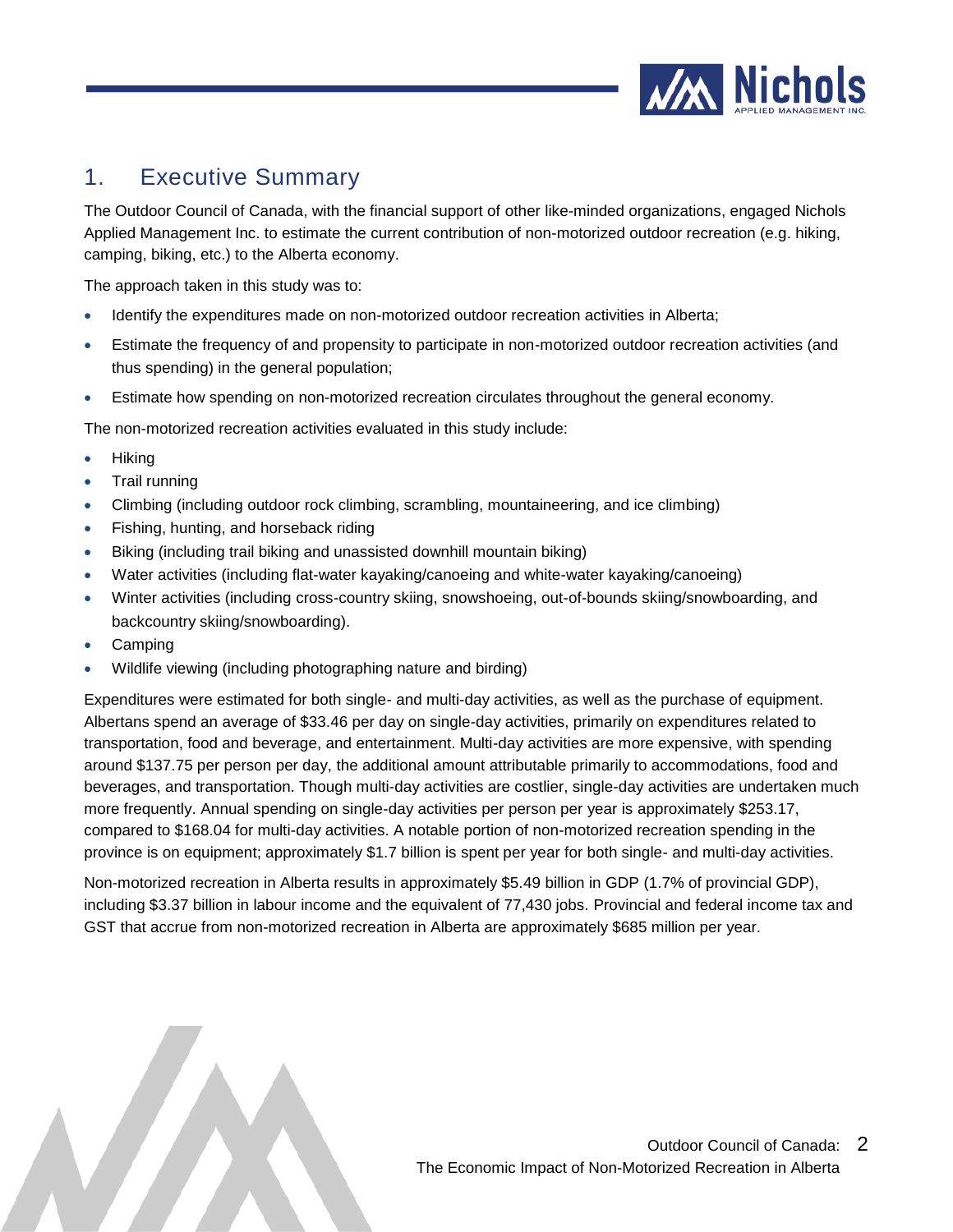

# <span id="page-3-0"></span>2. Introduction

The Outdoor Council of Canada (OCC) is a national non-profit organization seeking to encourage, promote, and facilitate safe outdoor education and recreation for all (Outdoor Council of Canada 2018a). The OCC was established as a nationally incorporated organization in 2008 out of the University of Calgary's Outdoor Centre in the wake of several fatal outdoor accidents that resulted in increasing barriers against providing Canadians, particularly children and youth, with low-risk education and activity programs in natural environments. The organization now operates in all Canadian Provinces and two territories. (Outdoor Council of Canada 2018b).

In an effort to foster outdoor recreation leaders in Canada, the OCC offers field leader training and certification through several outdoor, hands-on courses. In addition to its' field training opportunities, the OCC aims to achieve its mandate, in part, by advocating for outdoor recreation and education in Canada with the support of reliable, robust evidence (Outdoor Council of Canada 2018a). As such, the OCC, with the financial support of sector supporters, engaged Nichols Applied Management Inc. to estimate the current contribution of non-motorized outdoor recreation (e.g. hiking, camping, biking, etc.) to the Alberta economy.

The OCC wishes to thank the following organizations for their support in financing this report:

Alberta Equine Federation Association of Canadian Mountain Guides Calgary Arts Academy Company of adventurers **MITACS** Mountain Equipment Coop Mount Royal University Nature Conservancy of Canada Norseman Outdoor Centre Ortovox Canada Prospect Human Services Society Strathcona-Tweedsmuir School The Calgary Foundation The Outdoor Centre at the University of Calgary YMCA (Calgary)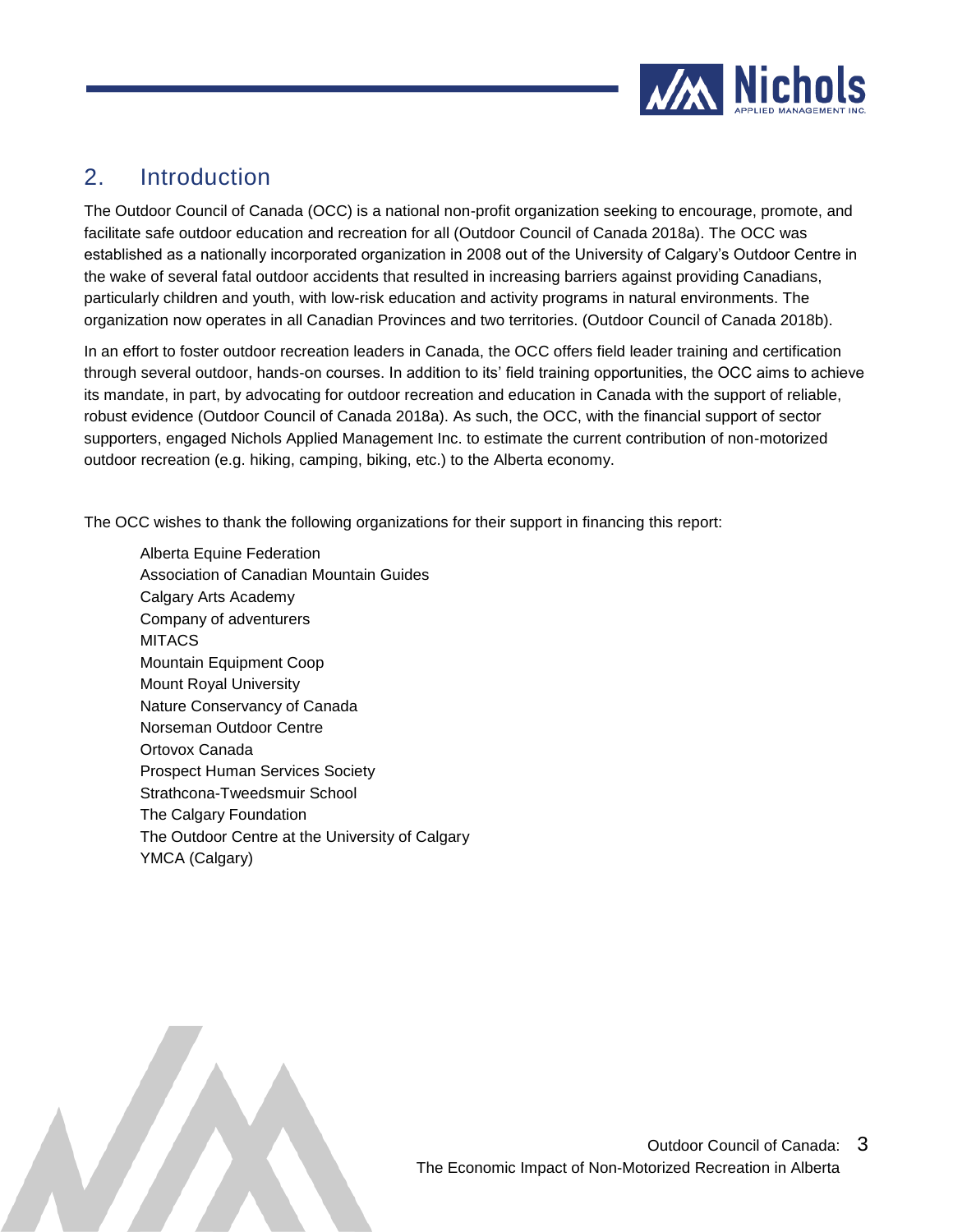

# <span id="page-4-0"></span>3. Methodology and Data

The generally accepted approach for delineating and articulating economic impacts (value) of spending on a particular activity (in this case, non-motorized recreation) is to first identify the expenditures associated with the activity in question and subsequently determine how these expenditures circulate throughout the broader economy in the form of purchases from suppliers and related industries as well as wages paid to and expenditures made by households.

The economic impacts generated from non-motorized recreation stem from expenditures associated with the activity itself (e.g. travelling to and from recreation amenities, food, accommodations, etc.) and the supplies or products necessary to undertake recreation activities (e.g. hiking boots, skis, etc.). In brief, the approach taken in this study was to:

- Identify the expenditures made on non-motorized outdoor recreation activities on a per-person-per-trip basis;
- Estimate the frequency of and propensity to participate in non-motorized outdoor recreation activities (and thus spending) in the general population;
- Calculate the annual expenditures related to non-motorized outdoor recreation and estimate how this spending circulates throughout the general economy.

The activities included in this study focus on non-motorized outdoor recreation activities; indoor activities, including organized sports, are excluded from the analysis. The following non-motorized activities analyzed in this study include:

- Hiking
- Trail running
- Climbing (including outdoor rock climbing, scrambling, mountaineering, and ice climbing)
- Fishing, hunting, and horseback riding
- Biking (including trail biking and unassisted downhill mountain biking)
- Water activities (including flat-water kayaking/canoeing and white-water kayaking/canoeing)
- Winter activities (including cross-country skiing, snowshoeing, out-of-bounds skiing/snowboarding, and backcountry skiing/snowboarding).
- Camping

l

• Wildlife viewing (including photographing nature and birding)

The definition of non-motorized outdoor recreation was confined to the above activities due to the limited availability of data and to allow for comparability across similar studies. The expenditure data for all activities (except camping and wildlife viewing) were sourced from a report published out of the School of Resource and Environmental Management at Simon Fraser University (Kux and Haider 2014). <sup>1</sup> As such, our activity definitions are in keeping with Kux and Haider (2014).

<sup>1</sup> Kux and Haider (2014) provide the best available data for non-motorized recreation expenditures in Western Canada. For this study, we believe it is reasonable to assume that the outdoor recreation spending and frequency by British Columbians would be highly similar in Alberta given that individuals in these provinces have similar income levels, outdoor recreation opportunities, and values for outdoor recreation.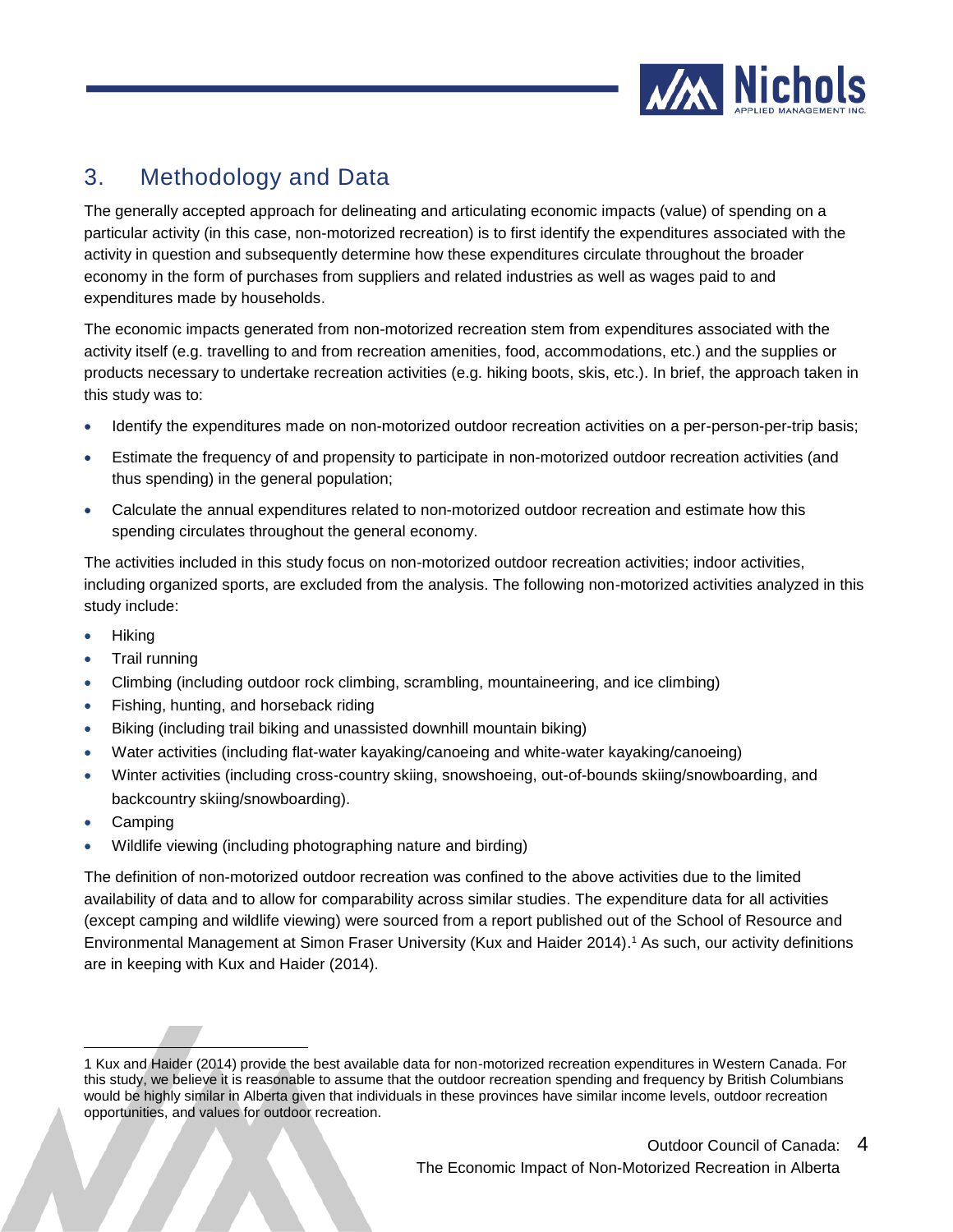

For each of the above-listed activities, the expenditure categories associated with non-motorized recreation are as follows:

- Activity expenditures:
	- **Transportation**
	- Access fees
	- Accommodations
	- Food and beverage
	- **Entertainment**
	- **Other**
- Equipment expenditures:
	- Equipment purchases
	- Equipment rentals
	- Skill development expenditures

It is important to note that there are several challenges with equipment expenditure data. First, most outdoor recreation equipment would be considered durable goods in that they are goods that can be used for a long period of time and do not need to be purchased on a regular basis. For example, equipment for wildlife viewing may include a camera or binoculars; these are items that tend to last for a number of years and are therefore purchased infrequently. As such, consumer spending in the province on recreation equipment in a given year may not represent the average spending on these goods across a longer time period. Second, it is difficult to attribute spending on equipment to a specific activity within Alberta; many pieces of recreation equipment can be used for several activities (e.g. a backpack may be used for hiking, climbing, biking, etc.) and can be used for activities outside of Alberta as well.

#### <span id="page-5-0"></span>3.1 Data Sources

The scope of this study is such that primary data collection with respect to recreation frequency and spending in the province was cost prohibitive. Accordingly, the study team has relied on published literature and government statistics to create a representative expenditure profile of non-motorized recreation in Alberta.

Data sources for the analysis of expenditures included:

- the Simon Fraser University report on non-motorized outdoor recreation in British Columbia (Kux and Haider 2014);
- the Canadian Parks Council report on the economic impact of Canada's parks for provincial and national park expenditures (CPC 2009);
- Alberta Parks (2018);
- Parks Canada (2017);
- the 2017 Alberta Culture and Tourism Recreation Survey for province-wide activity participation rates in Alberta;
- the 2012 Canadian Nature Survey (Federal, Provincial, and Territorial Governments of Canada 2014); and
- measures of inflation published by Statistics Canada (2018a).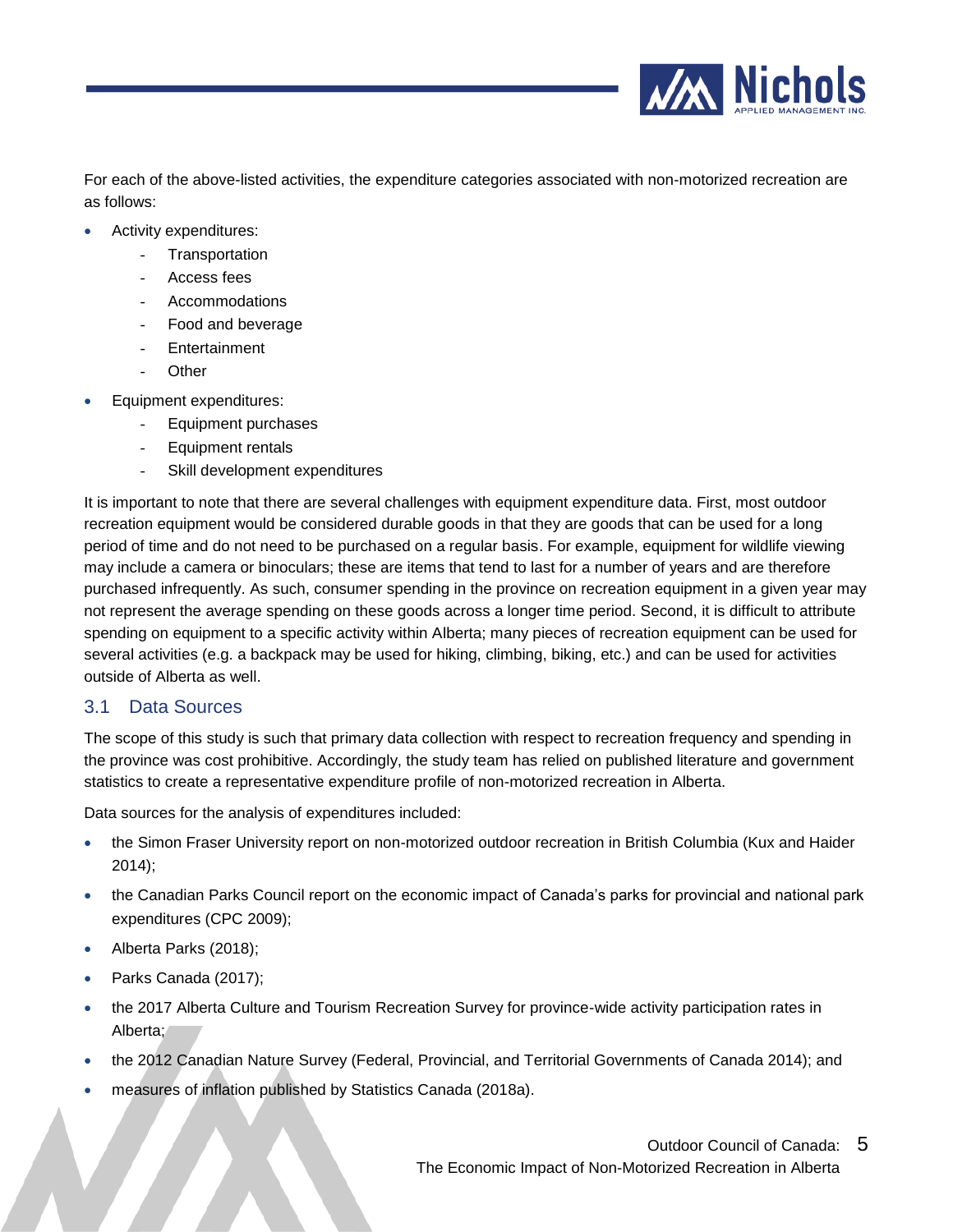

The available data allowed for the delineation of spending patterns for specific activities for both single- and multiday trips across various expenditure categories. The spending associated with individual expenditures on nonmotorized outdoor recreation includes:

- transportation, including vehicle operation (i.e. fuel), vehicle rentals, airfare, public transit, and parking expenses;
- access fees (i.e. use fees for activities in regulated areas);
- accommodations (multi-day trips only);
- food and beverage spending (groceries);
- entertainment (including restaurant spending); and
- other miscellaneous expenditures.

Note that statistically reliable wildlife viewing expenditure data was not available at a level of disaggregation below the annual provincial total.

#### <span id="page-6-0"></span>3.2 Input-Output Model

Having identified a representative level of individual expenditures on non-motorized recreation in Alberta, the study team calculated the anticipated ripple effects of this expenditure throughout the broader economy using the Alberta Input-Output (IO) Model, which is built and maintained by Alberta Finance (Government of Alberta 2017). Conceptually, the IO model allows an analyst to quantify the economic impacts of a particular activity as the spending associated with the activity ripples through the economy due to the interconnected nature of various sectors and markets. The model aims to capture the interdependencies between industries by linking forward (sales) and backward (purchases) transactions across industries and with the final demand sector.

Specifically, an IO model considers the:

- **Direct impact** of expenditures on recreation-related goods and services;
- **Indirect impact** of expenditures as suppliers to recreation-related goods and services expand their output to meet the needs of the direct industry; and
- **Induced impact** of spending as the additional income paid to employees of the direct and indirect sectors is circulated through the economy.

Together, the direct, indirect, and induced impacts constitute the full economic impact of a project or activity at a provincial level expressed in terms of three widely accepted metrics of economic activity, namely:

- **Gross Domestic Product (GDP) –** the measure of gross value added in an economy, this metric is often used to describe the size of growth of an economy.
- **Labour income –** a measure of the returns to labour paid as either wages or salaries and a major component of GDP.
- **Employment –** the number of full-time equivalent (FTE) jobs. One FTE is the equivalent of one person working full time for one year. For example, two half-time jobs would be measured as a single FTE.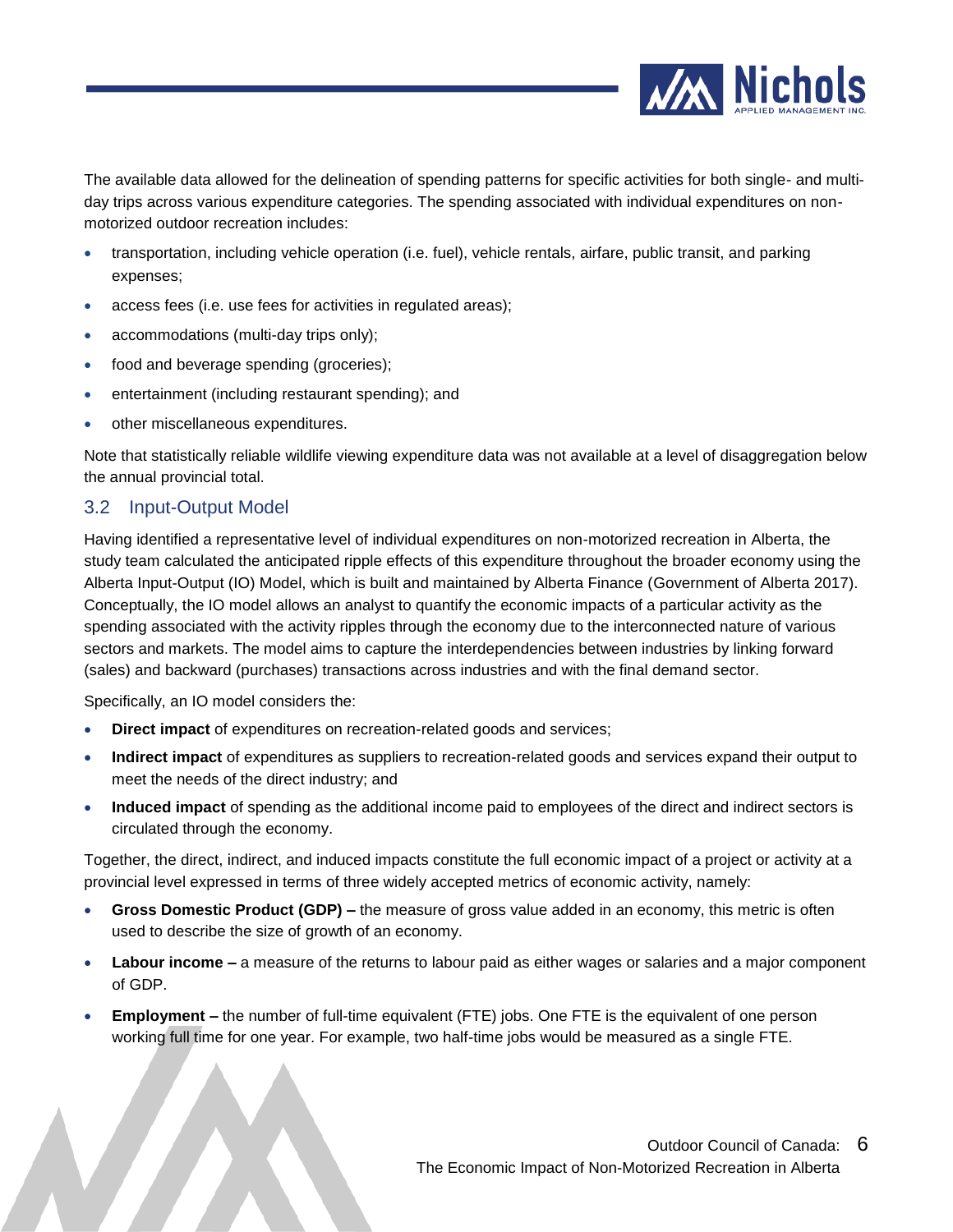

### <span id="page-7-0"></span>4. Results

#### <span id="page-7-1"></span>4.1 Expenditures

A summary of estimated average single-day, multi-day, and equipment expenditures are provided below. Due to data limitations, wildlife viewing statistics could not be expressed on a per-person-per day basis and are instead expressed annually.

#### <span id="page-7-2"></span>4.1.1 Single-day Activity Expenditures

### <span id="page-7-3"></span>Table 4.1 Single-day Activity Expenditures and Frequency, by Activity, per Person

| Activity                               | Spending<br>per day | Spending<br>per year | Days per<br>vear | Participation<br>rate |
|----------------------------------------|---------------------|----------------------|------------------|-----------------------|
| <b>Hiking</b>                          | \$37.51             | \$483.88             | 12.90            | 46%                   |
| Trail running                          | \$24.25             | \$332.17             | 13.70            | 30%                   |
| Climbing                               | \$42.92             | \$170.61             | 3.98             | 4%                    |
| Fishing, hunting, and horseback riding | \$44.77             | \$276.11             | 6.17             | 23%                   |
| <b>Biking activities</b>               | \$18.67             | \$145.66             | 7.80             | 51%                   |
| Water activities                       | \$26.65             | \$125.24             | 4.70             | 17%                   |
| Winter activities                      | \$39.43             | \$238.54             | 6.05             | 43%                   |
| Average                                | \$33.46             | \$253.17             | 7.90             | 31%                   |

*Source: Kux and Haider (2014); Alberta Culture and Tourism (2017); Statistics Canada (2018a)*

Biking is the most popular single-day activity, with more than half of Albertans participating during the year. Hiking and winter activities are the next most popular activities in Alberta, with 46% and 43% participation in each respectively, while trail running is undertaken by about one third of Albertans. Water activities are less popular with a participation rate of approximately 17%, and single-day climbing is the least sought out activity with only 4% of Albertans partaking each year.

In terms of activity frequency, hiking and trail running are the most frequently engaged in activities with individuals participating in each over 10 days per year. All other activity frequencies range between about 4 to 8 days per person per year.

Biking activities are the least expensive on a per day basis, costing less than \$20 per day. Fishing, hunting, and horseback riding are the most expensive of all single-day activities, costing approximately \$44.77. Climbing is a similarly expensive activity at \$42.92 per day. Hiking, trail running, water activities, and winter activities range from \$24.25 to \$39.43 per day.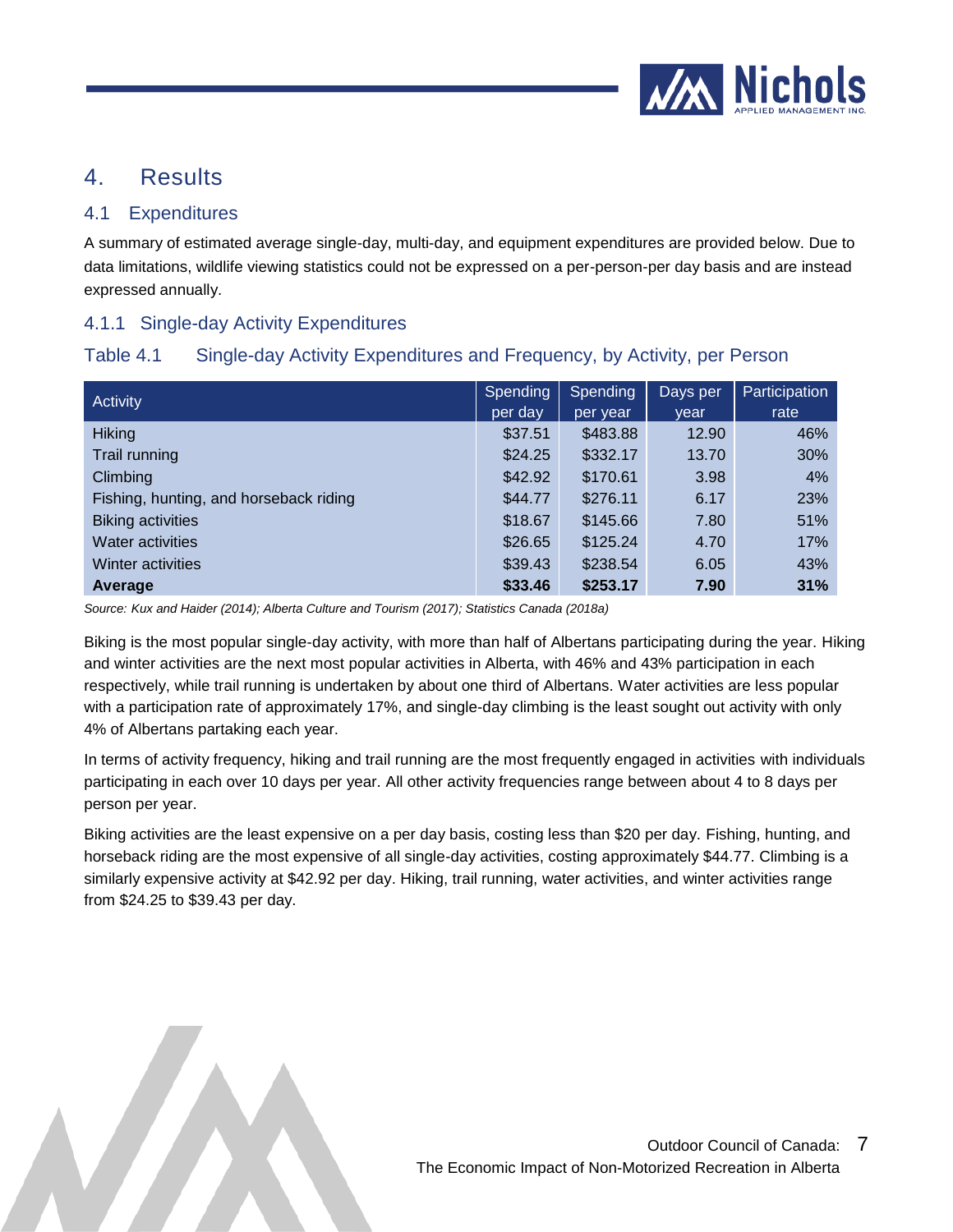

<span id="page-8-1"></span>



*Note: based on per year, per person expenditures Source: Kux and Haider (2014); Alberta Culture and Tourism (2017); Statistics Canada (2018a)*

Across all single-day activities, transportation expenditures (i.e. costs of fuel, parking, vehicle rentals, etc.) comprise the largest share of individual spending at 35%. Expenditures on food and beverage, as well as entertainment, make up 29% and 28% of individual spending respectively, while access fees and other miscellaneous expenses are negligible.

### <span id="page-8-0"></span>4.1.2 Multi-day Activity Expenditures

### <span id="page-8-2"></span>Table 4.2 Multi-day Activity Expenditures and Frequency, by Activity, per Person

| <b>Activity</b>                        | Spending | Spending  | Days per          | Participation |
|----------------------------------------|----------|-----------|-------------------|---------------|
|                                        | per day  | lper year | year <sup>2</sup> | rate          |
| <b>Hiking</b>                          | \$97.84  | \$117.41  | 1.20              | 4%            |
| Trail running                          | \$176.08 | \$140.86  | 0.80              | 2%            |
| Climbing                               | \$216.62 | \$157.05  | 0.73              | 1%            |
| Fishing, hunting, and horseback riding | \$120.16 | \$180.24  | 1.50              | 6%            |
| <b>Biking activities</b>               | \$116.02 | \$69.61   | 0.60              | 4%            |
| <b>Water activities</b>                | \$91.43  | \$88.39   | 0.97              | 3%            |
| Winter activities                      | \$146.08 | \$127.82  | 0.88              | 6%            |
| Camping                                | n.a.     | \$462.92  | n.a.              | n.a.          |
| Average                                | \$137.75 | \$168.04  | 6.67              | 4%            |

*Note: Per day visitation frequency for those camping in Alberta's provincial and national parks is not available. Non-motorized camping expenditures were estimated based on the number of non-powered camping sites in Alberta's provincial and national parks, and assuming a lower overall transportation cost (to eliminate higher costs of transporting RVs and other motorized camping vehicles).*

*Source: Kux and Haider (2014); Alberta Culture and Tourism (2017); Statistics Canada (2018a); CPC (2009); Alberta Parks (2018); Parks Canada (2017)*

l 2 The average multi-day trips per year are quite low relative to single-day trips (with many being less than one). This is because the average was taken over all respondents, including those who responded "0" for multi-day trips.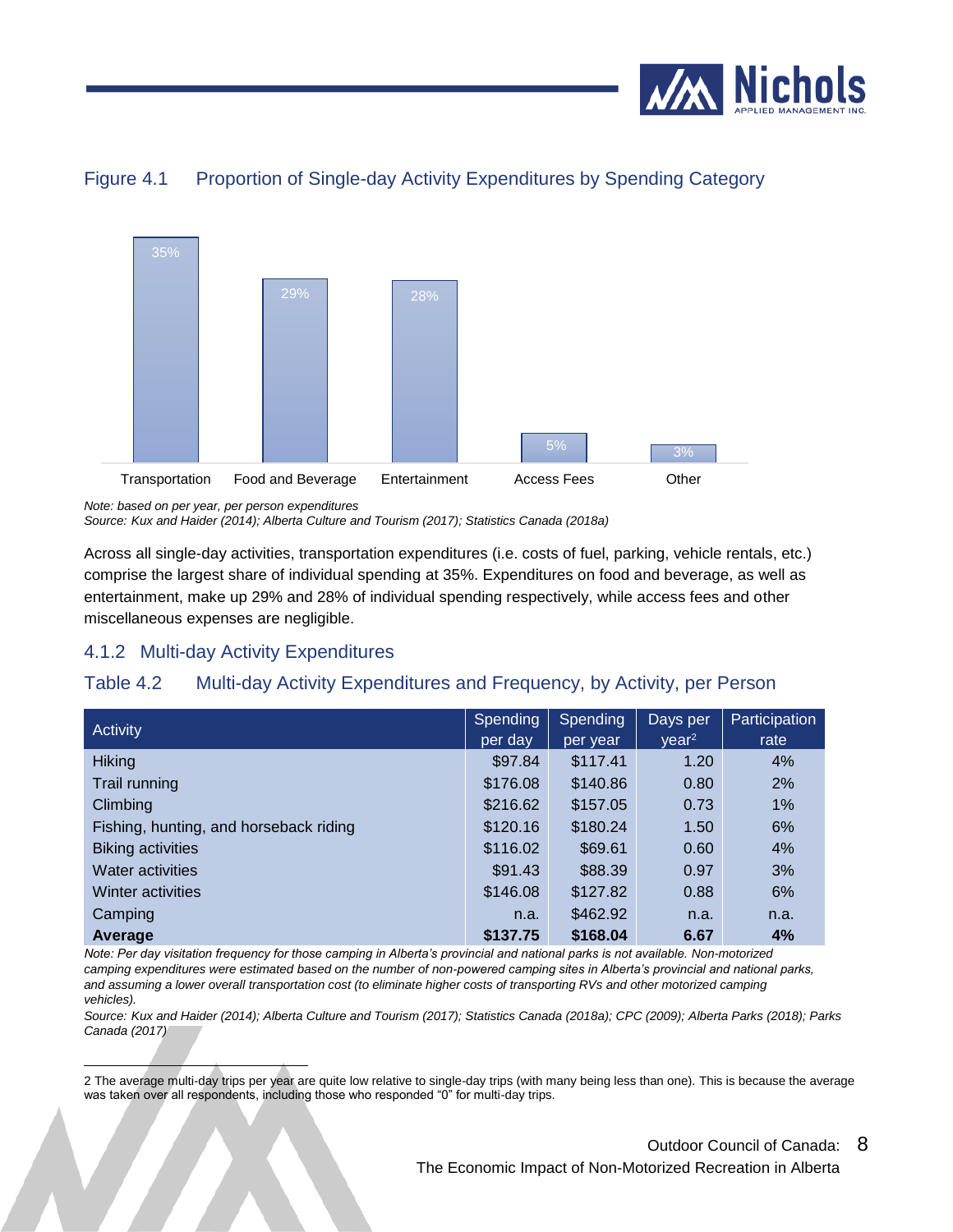

Participation in multi-day non-motorized recreation is much lower than single-day activities. Fishing, hunting, and horseback riding, as well as winter activities, are the most popular multi-day activities, with participation rates of 6% each. Approximately 4% of Albertans participate in multi-day hiking and biking activities. Multi-day water activities, trail running, and climbing have low participation rates of 3%, 2%, and 1%, respectively.

Of the multi-day activities, climbing is the most expensive with a daily cost of about \$216. Trail running, fishing, hunting, and horseback riding, biking activities, and winter activities range from about \$116 to \$176 per day, while multi-day hiking and water activities each cost less than \$100 per day.



#### <span id="page-9-1"></span>Figure 4.2 Proportion of Multi-day Activity Expenditures by Spending Category

*Note: based on per year, per person expenditures*

*Source: Kux and Haider (2014); Alberta Culture and Tourism (2017); Statistics Canada (2018a); CPC (2009); Alberta Parks (2018); Parks Canada (2017)*

Unsurprisingly, accommodation expenditures comprise the largest share of individual spending on multi-day activities at 31%. Expenditures on food and beverage, as well as transportation, make up 26% and 24% of individual spending respectively, while entertainment makes up 13% of overall expenditures. Like single-day expenses, other miscellaneous expense, and access fees are less than 5% of total multi-day spending.

### <span id="page-9-0"></span>4.1.3 Wildlife Viewing Expenditures

According to the 2012 Canadian Nature Survey, approximately 46% of Albertans participate in wildlife viewing by photographing nature or birding. Total expenditures (excluding equipment expenditures) for wildlife viewing in Alberta are an estimated \$310 million per year.

It is important to note that Albertans may undertake wildlife viewing during other non-motorized recreation activities such as hiking or biking. Therefore, wildlife viewing expenditures may be double counted in other activity expenditures, resulting in potentially overestimated economic impacts.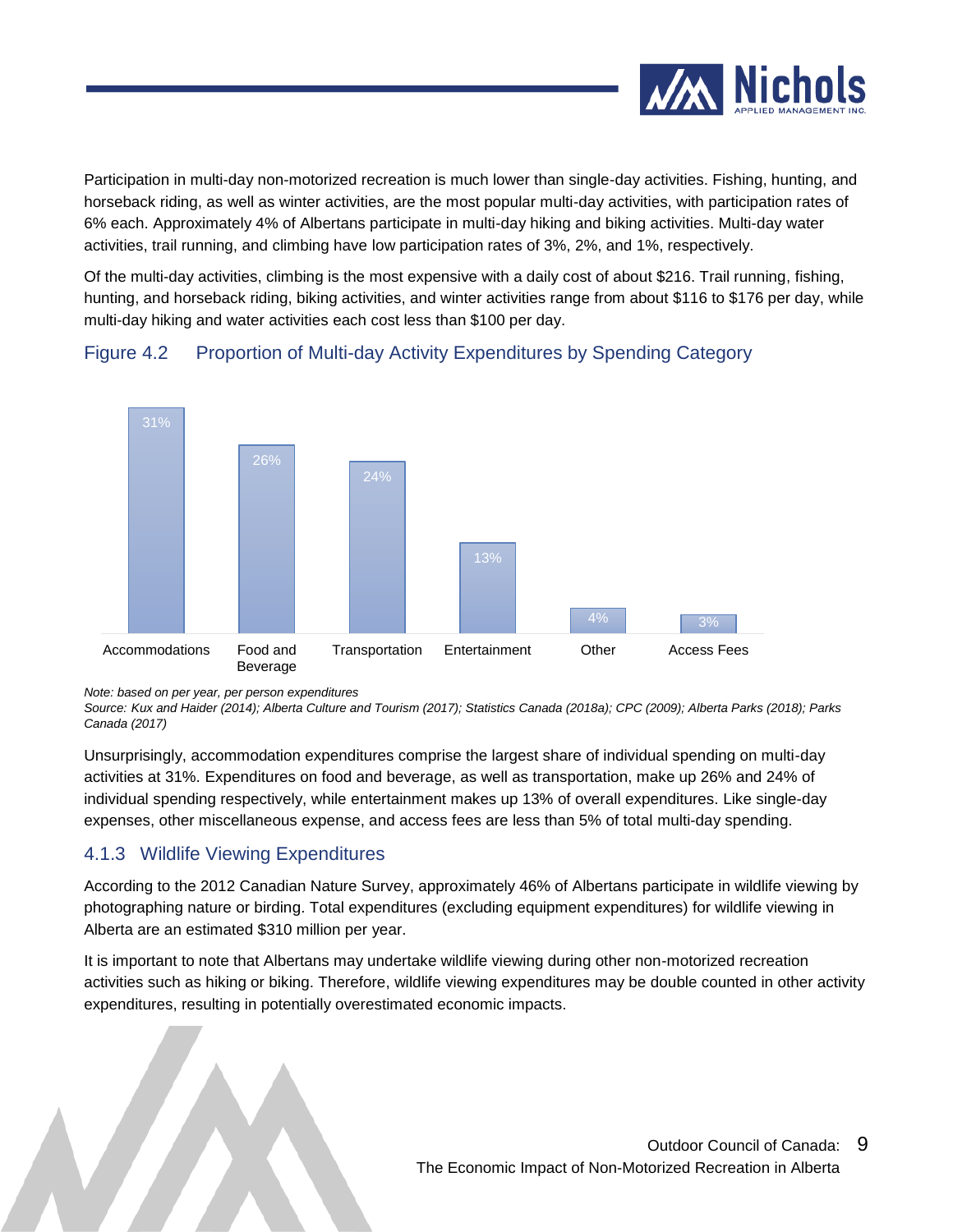

### <span id="page-10-0"></span>4.1.4 Equipment Expenditures

Kux and Haider (2014) do not report equipment expenditures by activity, but rather report expenditures individuals made on all outdoor recreation activities. For the purposes of our analysis we use average equipment expenditures per individual per year for all outdoor recreation activities, along with the median participation rate in non-motorized recreation in Alberta, to estimate provincial equipment expenditures for all activities except for wildlife viewing (which are taken from the 2012 Canadian nature survey). Annual equipment expenditures on nonmotorized recreation in Alberta are an estimated \$1.7 billion.

### <span id="page-10-1"></span>4.2 Economic Impacts

All sectors of the economy are interconnected in that they buy goods and services from each other. This interconnectedness was estimated and quantified using the IO model described in section 2.2. Accordingly, the spending by Albertans on non-motorized outdoor recreation activities generated subsequent indirect and induced economic impacts as it rippled throughout the economy.

In total, expenditures on non-motorized outdoor recreation by Albertans supported an estimated \$5.49 billion in provincial GDP, representing approximately 1.7% of the province's total GDP of \$315 billion (Statistics Canada 2017). The largest component of GDP is returns to labour – or more plainly, the wages and salaries paid to people. Of the \$5.49 billion in GDP, approximately \$3.37 billion accrued to workers, which translates to the equivalent of 77,430 jobs<sup>3</sup> [\(Table 4.3\)](#page-11-0), or approximately 3.4% of the province's employed labour force of 2.3 million (Statistics Canada 2018b).

Almost one-third of the economic impacts from spending on non-motorized outdoor recreation in Alberta are a result of spending on equipment. As described above, it is important to note the caveats associated with equipment expenditure data in that they are typically durable goods that cannot easily be specifically attributed to outdoor activities within Alberta.

Between single- and multi-day trips, single-day trips contribute more to the economic spinoff than multi-day. Of the non-motorized activities themselves, hiking and camping (two of the more popular activities) have the largest impacts, while climbing (one of the less popular activities) has the smallest.

The GDP and labour income resulting from non-motorized recreation in Alberta have tax implications as well, namely federal and provincial income taxes and GST.<sup>4</sup> The income taxes collected from non-motorized recreation activities in the province are estimated to be approximately \$605 million per year (Statistics Canada 2018c). The GST collected from these activities is an estimated \$80 million per year. Due to the complexities associated with corporate tax calculations (i.e. corporate structure, cross-jurisdictional considerations, etc.), no estimate of corporate taxes is available.

It is important to note that the presence of recreational opportunities, such as those described in this study, play a non-monetary role in supporting the provincial economy. Alberta offers several unique and remarkable recreation amenities that attract people from around the world. To the extent that the presence of these opportunities improves employee attraction and retention, other sectors of the economy may have a nominal advantage as compared to those operating in less attractive areas of the country.

l 3 Note, the estimated 77,430 jobs are full-time equivalents (i.e. one person working full time for one year). If the jobs in this sector are both full-time and part-time, this number may be higher.

<sup>4</sup> Note, there are no municipal property taxes that can be traced to non-motorized recreation activities.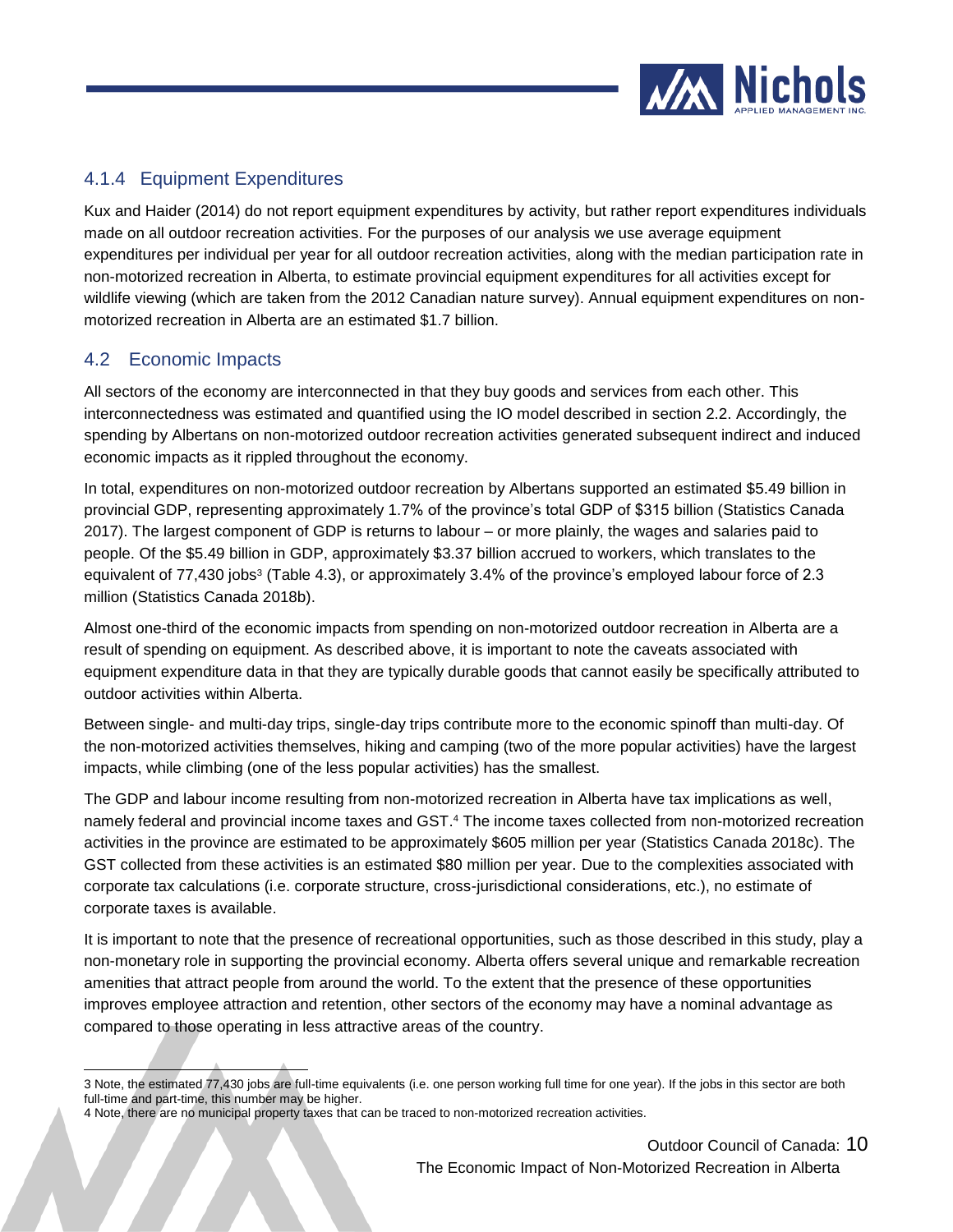

| 1.001011                    |               |                  |          |                                             |                                    |                            |                             |         |                     |                  |              |
|-----------------------------|---------------|------------------|----------|---------------------------------------------|------------------------------------|----------------------------|-----------------------------|---------|---------------------|------------------|--------------|
| Economic Impact             | <b>Hiking</b> | Trail<br>Running | Climbing | Consumptive<br>+ Horseback<br><b>Riding</b> | <b>Biking</b><br><b>Activities</b> | Water<br><b>Activities</b> | Winter<br><b>Activities</b> | Camping | Wildlife<br>Viewing | <b>Equipment</b> | <b>Total</b> |
| GDP (\$ millions)           |               |                  |          |                                             |                                    |                            |                             |         |                     |                  |              |
| Direct/Indirect             | 735           | 345              | 30       | 240                                         | 250                                | 80                         | 360                         | 565     | 255                 | 1,480            | 4,335        |
| Induced                     | 200           | 90               | 5        | 65                                          | 70                                 | 20                         | 100                         | 150     | 65                  | 375              | 1,150        |
| <b>Total</b>                | 935           | 440              | 35       | 305                                         | 315                                | 100                        | 460                         | 720     | 320                 | 1,855            | 5,485        |
| Labour income (\$ millions) |               |                  |          |                                             |                                    |                            |                             |         |                     |                  |              |
| Direct/Indirect             | 500           | 235              | 20       | 165                                         | 170                                | 55                         | 245                         | 385     | 170                 | 975              | 2,915        |
| Induced                     | 80            | 35               | 5        | 25                                          | 25                                 | 10                         | 40                          | 60      | 25                  | 150              | 455          |
| <b>Total</b>                | 580           | 270              | 20       | 190                                         | 195                                | 60                         | 285                         | 445     | 200                 | 1,120            | 3,370        |
| Employment (FTE)            |               |                  |          |                                             |                                    |                            |                             |         |                     |                  |              |
| Direct/Indirect             | 12,420        | 5,230            | 425      | 4,080                                       | 4,335                              | 1,260                      | 5,845                       | 9,780   | 3,955               | 21,155           | 68,485       |
| Induced                     | 1,565         | 720              | 60       | 510                                         | 535                                | 165                        | 760                         | 1,190   | 520                 | 2,925            | 8,945        |
| <b>Total</b>                | 13,985        | 5,945            | 485      | 4,590                                       | 4,870                              | 1,425                      | 6,605                       | 10,970  | 4,475               | 24,080           | 77,430       |

#### <span id="page-11-0"></span>Table 4.3 Economic Impacts from Non-Motorized Recreation in Alberta

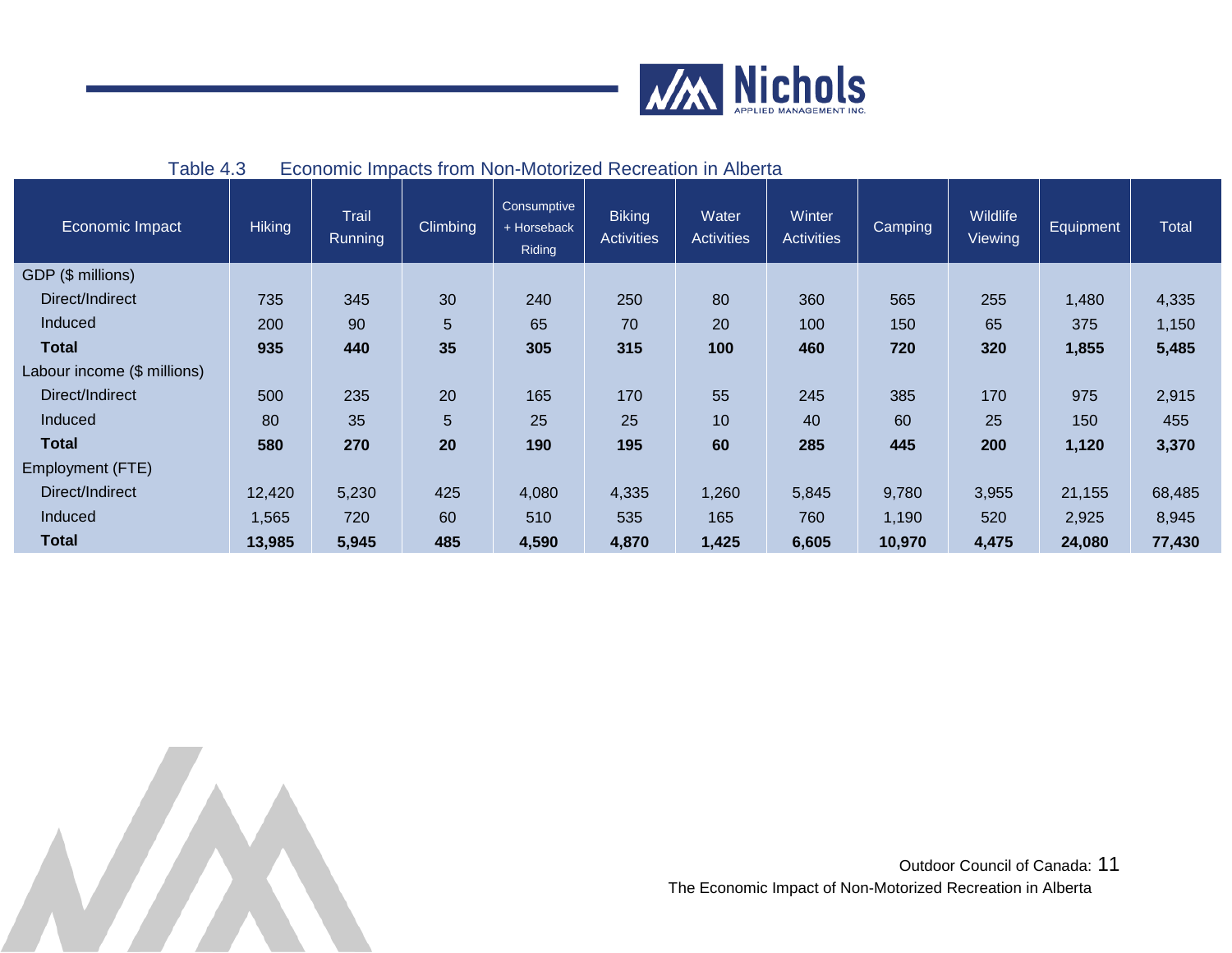

## <span id="page-12-0"></span>5. References

Alberta Culture and Tourism. 2017. "2017 Albertan Recreation Survey." Accessed February 16, 2018 at [https://open.alberta.ca/dataset/58b1254f-9842-4abf-8bb5-86ecb940245e/resource/077024f6-9900-4c70-a101](https://open.alberta.ca/dataset/58b1254f-9842-4abf-8bb5-86ecb940245e/resource/077024f6-9900-4c70-a101-d0c1c099b0c3/download/recreation-survey-2017.pdf) [d0c1c099b0c3/download/recreation-survey-2017.pdf](https://open.alberta.ca/dataset/58b1254f-9842-4abf-8bb5-86ecb940245e/resource/077024f6-9900-4c70-a101-d0c1c099b0c3/download/recreation-survey-2017.pdf)

Alberta Parks. 2018. "Camping." Accessed February 16, 2018 at [https://www.albertaparks.ca/albertaparksca/visit](https://www.albertaparks.ca/albertaparksca/visit-our-parks/camping/)[our-parks/camping/](https://www.albertaparks.ca/albertaparksca/visit-our-parks/camping/)

Canadian Parks Council (CPC). 2009. "The Economic Impact of Canada's National, Provincial and Territorial Parks in 2009." Accessed February 16, 2018 at [http://www.parks](http://www.parks-parcs.ca/english/pdf/econ_impact_2009_part1.pdf)[parcs.ca/english/pdf/econ\\_impact\\_2009\\_part1.pdf](http://www.parks-parcs.ca/english/pdf/econ_impact_2009_part1.pdf)

Federal, Provincial, and Territorial Governments of Canada. 2014. "2012 Canadian Nature Survey: Awareness, participation, and expenditures in nature-based recreation, conservation, and subsistence." Accessed March 12, 2018 at [http://www.biodivcanada.ca/2A0569A9-77BE-4E16-B2A4-](http://www.biodivcanada.ca/2A0569A9-77BE-4E16-B2A4-C0A64C2B9843/2012_Canadian_Nature_Survey_Report%28accessible_opt%29.pdf) [C0A64C2B9843/2012\\_Canadian\\_Nature\\_Survey\\_Report%28accessible\\_opt%29.pdf](http://www.biodivcanada.ca/2A0569A9-77BE-4E16-B2A4-C0A64C2B9843/2012_Canadian_Nature_Survey_Report%28accessible_opt%29.pdf)

Government of Alberta. 2017. "Alberta Economic Multipliers 2013." Accessed February 6, 2018 at [https://open.alberta.ca/dataset/47490b9d-5805-4be3-8174-068d72ec9101/resource/d118ada7-d99c-4ede-bd36-](https://open.alberta.ca/dataset/47490b9d-5805-4be3-8174-068d72ec9101/resource/d118ada7-d99c-4ede-bd36-8a1df7f05d9b/download/Alberta-Economic-Multipliers-2013.pdf) [8a1df7f05d9b/download/Alberta-Economic-Multipliers-2013.pdf](https://open.alberta.ca/dataset/47490b9d-5805-4be3-8174-068d72ec9101/resource/d118ada7-d99c-4ede-bd36-8a1df7f05d9b/download/Alberta-Economic-Multipliers-2013.pdf)

Kux, S. and W. Haider. 2014. "Non-Motorized Outdoor Recreation in British Columbia in 2012: Participation and Economic Contributions." School of Resource and Environmental Management, Simon Fraser University. Accessed February 16, 2018 at [https://mountainclubs.org/wp-](https://mountainclubs.org/wp-content/uploads/2014/04/SFU_FMCBC_Recreation_Report_2014.pdf)

[content/uploads/2014/04/SFU\\_FMCBC\\_Recreation\\_Report\\_2014.pdf](https://mountainclubs.org/wp-content/uploads/2014/04/SFU_FMCBC_Recreation_Report_2014.pdf)

Outdoor Council of Canada. 2018a. "About Us." Accessed February 27, 2018 at [https://www.outdoorcouncil.ca/About.](https://www.outdoorcouncil.ca/About)

Outdoor Council of Canada. 2018b. "Our History." Accessed February 27, 2018 at [https://www.outdoorcouncil.ca/OCC-History.](https://www.outdoorcouncil.ca/OCC-History)

Parks Canada. 2018. "National Parks." Accessed February 16, 2018 at [https://www.pc.gc.ca/en/pn-np.](https://www.pc.gc.ca/en/pn-np)

Statistics Canada. 2017. *Gross domestic product, expenditure-based, by province and territory.* Accessed February 27, 2018 at [http://www.statcan.gc.ca/tables-tableaux/sum-som/l01/cst01/econ15-eng.htm.](http://www.statcan.gc.ca/tables-tableaux/sum-som/l01/cst01/econ15-eng.htm)

Statistics Canada. 2018a. *Table 326-0021 – Consumer Price Index, annual (2002=100), all items, Canada*. Accessed February 16, 2018 at [http://www5.statcan.gc.ca/cansim/a26?id=3260021.](http://www5.statcan.gc.ca/cansim/a26?id=3260021)

Statistics Canada. 2018b. *Employment by age, sex, type of work, class of worker and province (monthly) (Alberta)*. Accessed February 27, 2018 at: [https://www.statcan.gc.ca/tables-tableaux/sum-som/l01/cst01/labr66j](https://www.statcan.gc.ca/tables-tableaux/sum-som/l01/cst01/labr66j-eng.htm)[eng.htm.](https://www.statcan.gc.ca/tables-tableaux/sum-som/l01/cst01/labr66j-eng.htm)

Statistics Canada. 2018c. *Market income, government transfers, total income, income tax and after-tax income, by economic family type (Alberta)*. Accessed March 12, 2018 at:<http://www5.statcan.gc.ca/cansim/a47#F4>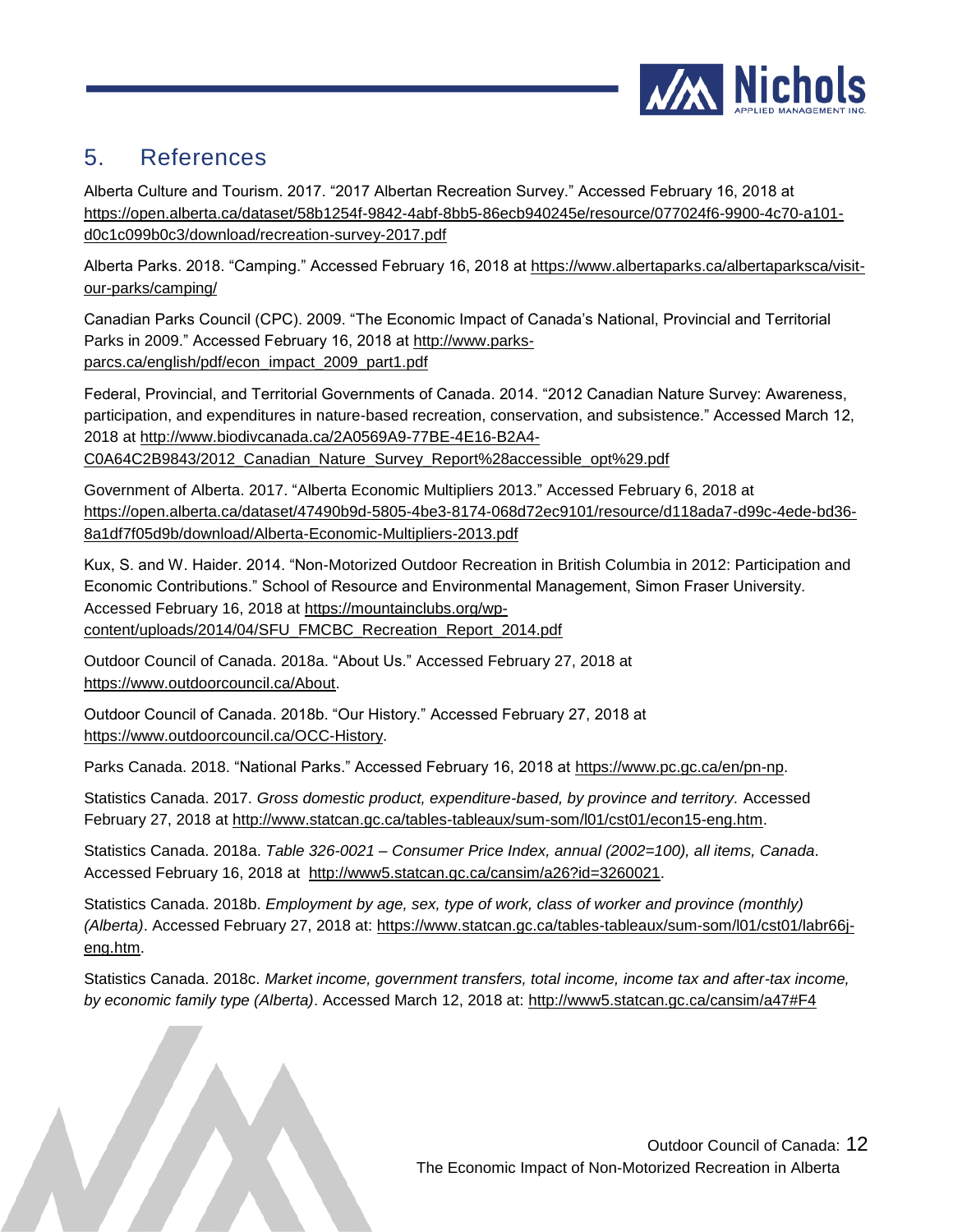

### <span id="page-13-0"></span>**Appendix A: Further Information for IO Analysis**

The Input-Output (IO) model built and maintained by Alberta Finance is designed to measure the economic impact of a particular activity on a provincial level. The model relies on detailed data collected over several years by Statistics Canada to approximate the structure of, and relationships between, various sectors of the economy, including households. These relationships allow an analyst to estimate the effect of spending on a particular good across the economy as suppliers expand output and wages are paid to and spent by employees.

The economy is a highly complicated and dynamic system that is constantly changing as economic actors respond to a litany of signals across a number of markets over a series of time periods. The IO model provides a snapshot of the economy and the aforementioned relationships at a point in time that, when coupled with a number of simplifying assumptions, allows for estimates of economic impacts to be made based on a simplified macroeconomic structure. This simplified representation of the economy necessarily imposes limitations on the model. They include:

- The model does not consider the availability or current use of resources necessary to build a given project. In reality, investment in a particular project may divert resources away from other uses and therefore result in the displacement of other economic activity. The estimates derived from the IO model should therefore not be interpreted as entirely net to the economy.
- Estimates of indirect and induced impacts are not sensitive to scale. The production relationships in the IO model are static and therefore do not reflect possible economies of scale as producers increase output to meet the additional demand resulting from the activity being analyzed. This may result in the overestimation of impacts.
- The output of a given industry is assumed to be homogenous across all producers. For example, the pulp and paper industry is assumed to produce a single product using a single representative production function. Differences across specific products and producers within a broader industry are not reflected in the model.

Although the IO model has limitations, it is the most detailed representation of the provincial economy available and its use is encouraged by a number of government and regulatory agencies. The estimates produced by the model should be considered directionally correct rather than scientifically precise.

The IO model industries used in this analysis include:

- Accommodation and food services;
- Arts, entertainment and recreation;
- Transit, ground passenger and scenic and sightseeing transportation, taxi and limousine service and support activities for transportation; and
- Retail trade.